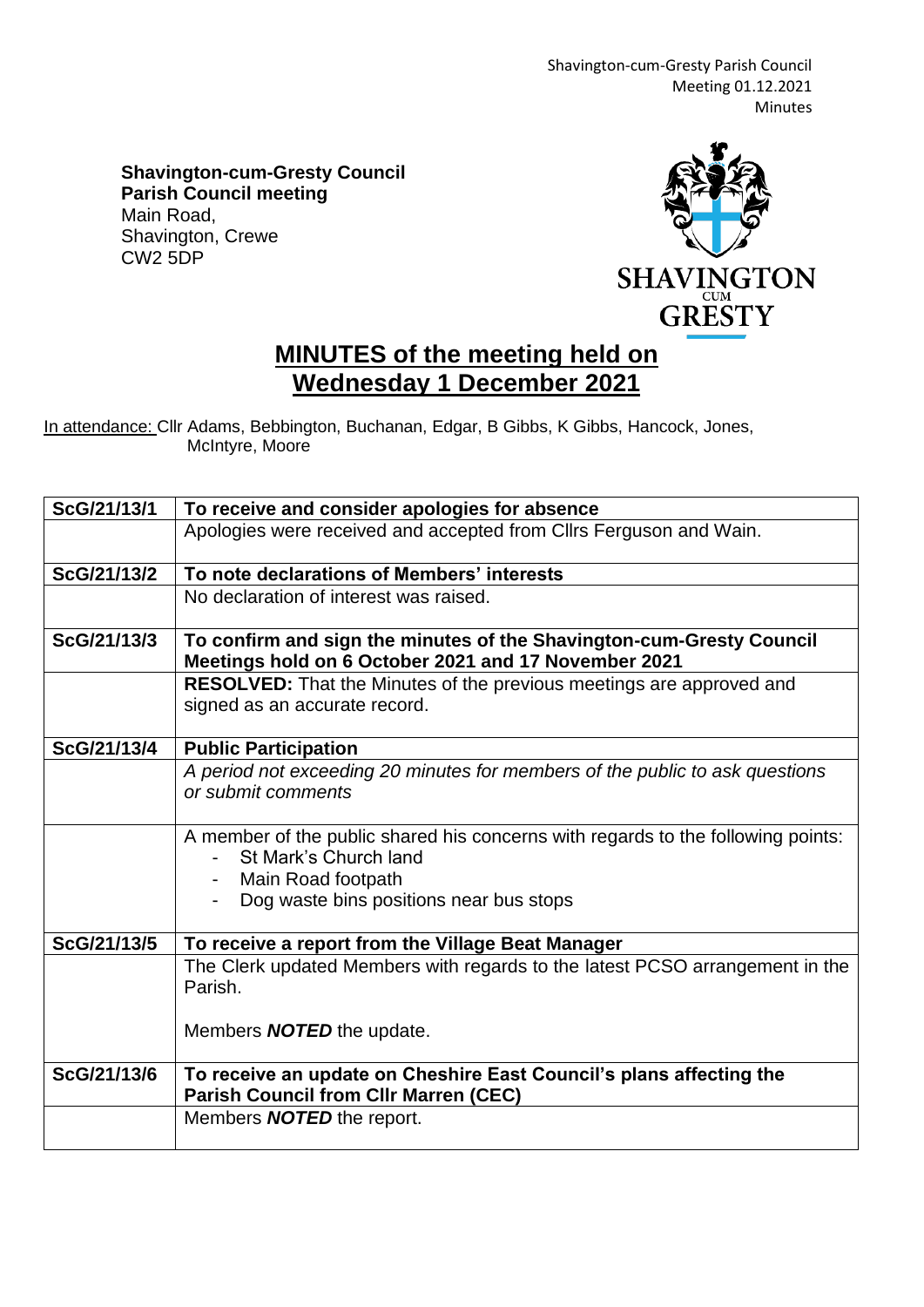**ScG/21/13/7 To receive and consider updates from Committee Chairs in relation to meetings held since the previous Shavington-cum-Gresty Parish Council meeting on 6 October 2021 or any items arisen since then:** Committee: Community and Engagement Committee Chair: Councillor K Gibbs Committee: Village Hall Committee Chair: Cllr McIntyre Meeting held 13 October 2021 Items for consideration: i. that a recommendation is made to Full Council to allocate a budget up to £1,500 from the Village Hall reserve for the painting of the main hall. ii. that a recommendation is made to Full Council to allocate a budget up to £300 to purchase and replace ceiling tiles in the Village Hall kitchen. Further considerations are needed with regards to the replacement of the vinyl floor in the kitchen: in order to evaluate if the stock of roll vinyl floor owned by the Parish Council is enough to cover the area or if a new one is needed. iii. that a recommendation is made to Full Council to purchase a camera iv. that the draft budget is approved and recommended to Full Parish Council subject to the following amendments being made: a. Kitchen refurbishment: £5,000 Committee: Environment and Recreation Committee *(Minutes attached)* Chair: Councillor Ferguson Meeting held 20 October 2021 Items for consideration: i. that the Commemorative Bench Sponsorship agreement is approved and recommended to Full Council ii. that the draft budget is approved and recommended to Full Council subject to the following amendments: a. Ground maintenance £24,000 Committee: Finance Committee Chair: Cllr Wain Meeting held 17 November 2021 Items for consideration: iii. that the BACS Payment Compensating Control Procedure is reviewed and considered at Full Council, and that a second level of check in the online payment process is introduced. iv. that the draft Finance Committee budget 2022/23 v.2 is approved and recommended to Full Council as part of the budget setting process subject to the following amendments being made a. To reduce PCSO budget to £33,3k b. To merge "recreational land" and "140 main road" budget together: "Acquisition projects" £10k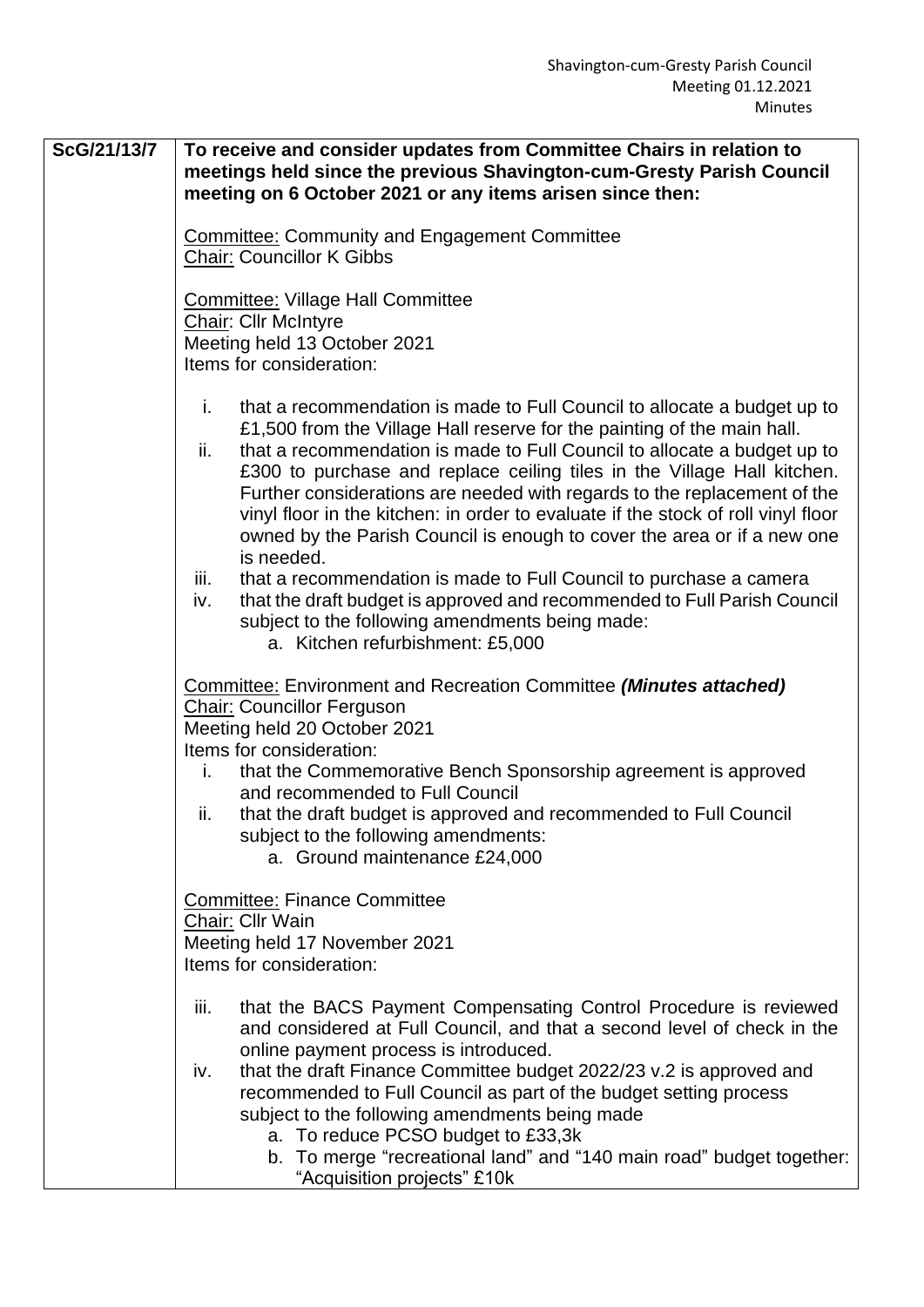|              | c. To reduce Defibrillator budget to £500 to cover the cost of kiosk<br>refurbishment and to set up a campaign to encourage residents to       |
|--------------|------------------------------------------------------------------------------------------------------------------------------------------------|
|              | sponsor defibrillator to balance any increase in staff costs                                                                                   |
|              | <b>Committee: Staffing Committee</b>                                                                                                           |
|              | Chair: Councillor Buchanan                                                                                                                     |
|              | Members <b>NOTED</b> the update.                                                                                                               |
|              |                                                                                                                                                |
|              | <b>RESOLVED:</b> that an entry-level camera is purchased within budget (Cost centre:                                                           |
|              | Staff/Admin - cost code 72 ICT equipment)                                                                                                      |
| ScG/21/13/8  | To note and approve payments since the previous meeting                                                                                        |
|              | Members <b>NOTED</b> the report.                                                                                                               |
|              | <b>RESOLVED:</b> that the payments since the last meeting are approved.                                                                        |
|              |                                                                                                                                                |
| ScG/21/13/9  | To consider to approve the next round of payments                                                                                              |
|              | Members <b>NOTED</b> the report.                                                                                                               |
|              | <b>RESOLVED:</b> that payments are approved.                                                                                                   |
|              |                                                                                                                                                |
| ScG/21/13/10 | To note the YTD Parish Council finance position                                                                                                |
|              | Members <b>NOTED</b> the year-to-date financial position of the Parish Council.                                                                |
|              | <b>NOTED:</b> that the bank reconciliation dated 31.10.2021 is approved and signed                                                             |
|              | by the Chair (Parish Council main account)                                                                                                     |
| ScG/21/13/11 |                                                                                                                                                |
|              | To note the Data Protection Compliance Review report completed by JDH<br>Business Service Ltd and to consider the implementation of any urgent |
|              | action needed                                                                                                                                  |
|              | Members <b>NOTED</b> the Data Protection Compliance Review report.                                                                             |
|              | <b>RESOLVED:</b> that the Clerk is delegated to implement all actions listed in the                                                            |
|              | report within budget.                                                                                                                          |
|              |                                                                                                                                                |
| ScG/21/13/12 | To note the H&S General inspection report completed by Rhino Safety<br>and to consider the implementation of any urgent action                 |
|              | Members NOTED the H&S General inspection report.                                                                                               |
|              |                                                                                                                                                |
|              | RESOLVED: that the Clerk is delegated to implement any action listed in the<br>report within budget.                                           |
|              |                                                                                                                                                |
| ScG/21/13/13 | To note and consider:                                                                                                                          |
|              | <b>Shavington cum Gresty Parish Council general risk assessment</b><br>$\qquad \qquad \blacksquare$                                            |
|              | Vine Tree Play Area risk assessment                                                                                                            |
|              | <b>Shavington cum Gresty Fire risk assessment</b>                                                                                              |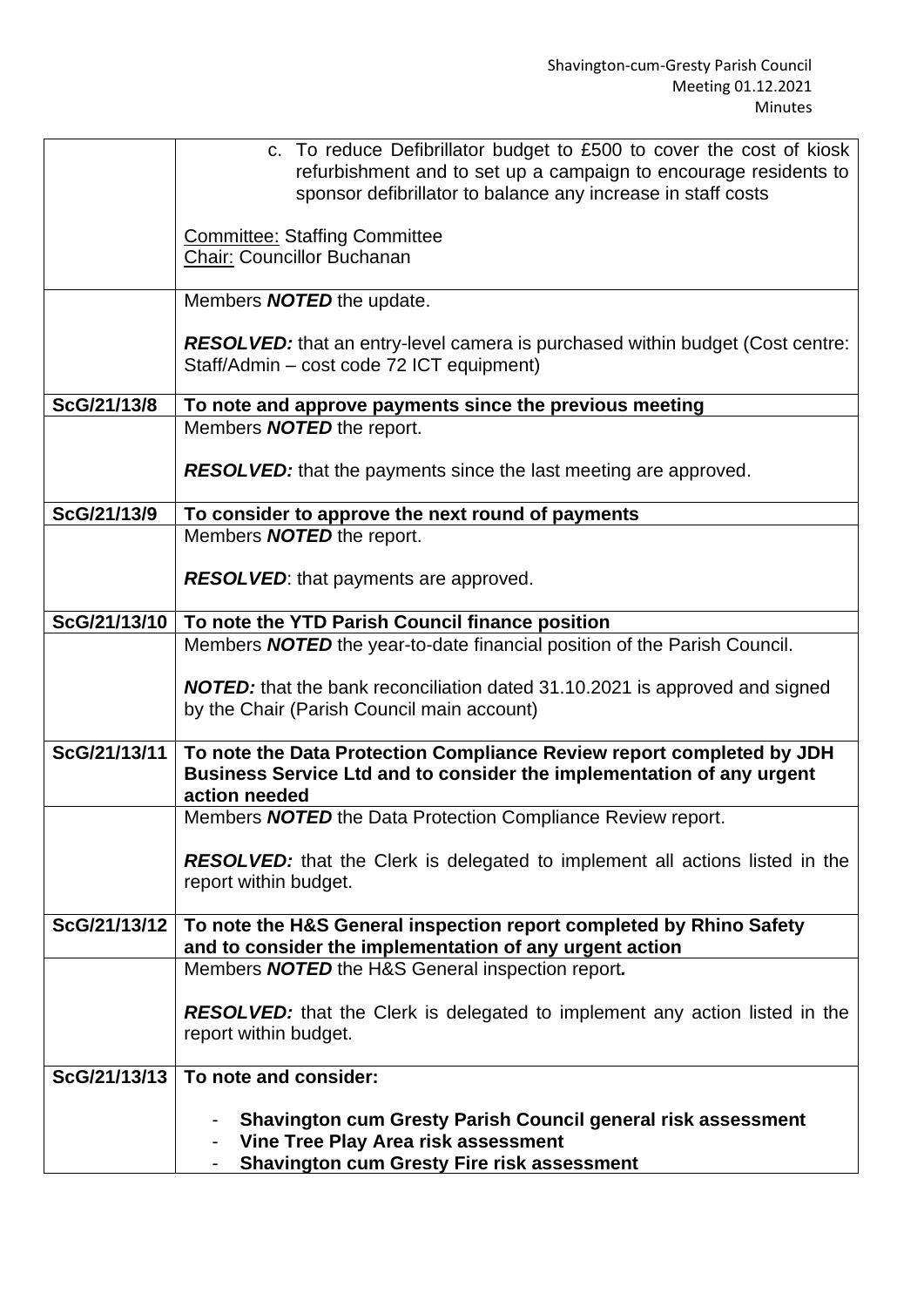|              | Members <b>NOTED</b> the reports.                                                                                                                                                                                                                                                                                                                                                                                                                                                                                                                                                                                                                                                                                                                                                                                   |
|--------------|---------------------------------------------------------------------------------------------------------------------------------------------------------------------------------------------------------------------------------------------------------------------------------------------------------------------------------------------------------------------------------------------------------------------------------------------------------------------------------------------------------------------------------------------------------------------------------------------------------------------------------------------------------------------------------------------------------------------------------------------------------------------------------------------------------------------|
|              |                                                                                                                                                                                                                                                                                                                                                                                                                                                                                                                                                                                                                                                                                                                                                                                                                     |
|              | <b>RESOLVED:</b> that risk assessments are approved, and any needed action is<br>implemented.                                                                                                                                                                                                                                                                                                                                                                                                                                                                                                                                                                                                                                                                                                                       |
|              |                                                                                                                                                                                                                                                                                                                                                                                                                                                                                                                                                                                                                                                                                                                                                                                                                     |
| ScG/21/13/14 | To receive and consider to adopt the following policies:                                                                                                                                                                                                                                                                                                                                                                                                                                                                                                                                                                                                                                                                                                                                                            |
|              | <b>Shavington cum Gresty Health and Safety Policy</b><br><b>Shavignton cum Gresty Environmental and Sustainability Policy</b><br>$\bullet$<br><b>Shavington cum Gresty Bench Sponsorship Policy</b><br>$\bullet$<br><b>Shavington cum Gresty Cyber Security Policy</b><br>$\bullet$<br><b>Shavington cum Gresty Data Breach Policy</b><br>$\bullet$<br><b>Shavington cum Gresty Data Processing Agreement</b><br>$\bullet$<br><b>Shavington cum Gresty Document Retention Policy</b><br>$\bullet$<br><b>Shavington cum Gresty Internal Privacy Notice</b><br>$\bullet$<br><b>Shavington cum Gresty Member Security</b><br>$\bullet$<br><b>Shavington cum Gresty Subject access request procedure</b><br>$\bullet$<br><b>Shavington cum Gresty General Privacy Policy and Website</b><br><b>Privacy Policy (rev)</b> |
|              | RESOLVED: that the following policies are approved:                                                                                                                                                                                                                                                                                                                                                                                                                                                                                                                                                                                                                                                                                                                                                                 |
|              | Shavington cum Gresty Health and Safety Policy<br>Shavignton cum Gresty Environmental and Sustainability Policy<br>Shavington cum Gresty Bench Sponsorship Policy<br>Shavington cum Gresty Data Breach Policy<br>Shavington cum Gresty Data Processing Agreement<br>$\blacksquare$<br><b>Shavington cum Gresty Document Retention Policy</b><br>Shavington cum Gresty Internal Privacy Notice<br><b>Shavington cum Gresty Member Security</b><br>Shavington cum Gresty Subject access request procedure<br>Shavington cum Gresty General Privacy Policy and Website Privacy<br>Policy (rev)<br><b>RESOLVED:</b> That the adoption of the following policy is postponed to the next<br>Parish Council meeting, once the document has been reviewed:<br><b>Shavington cum Gresty Cyber Security Policy</b>            |
| ScG/21/13/15 | To receive an update with regard to the Cheshire East Council                                                                                                                                                                                                                                                                                                                                                                                                                                                                                                                                                                                                                                                                                                                                                       |
|              | <b>Community Governance Review.</b><br>Members <b>NOTED</b> the update.                                                                                                                                                                                                                                                                                                                                                                                                                                                                                                                                                                                                                                                                                                                                             |
|              |                                                                                                                                                                                                                                                                                                                                                                                                                                                                                                                                                                                                                                                                                                                                                                                                                     |
|              | <b>RESOLVED:</b> that a vote of thanks to the Community Manager is recorded for<br>her great work and for leading the Parish Council Boundary Review campaign.                                                                                                                                                                                                                                                                                                                                                                                                                                                                                                                                                                                                                                                      |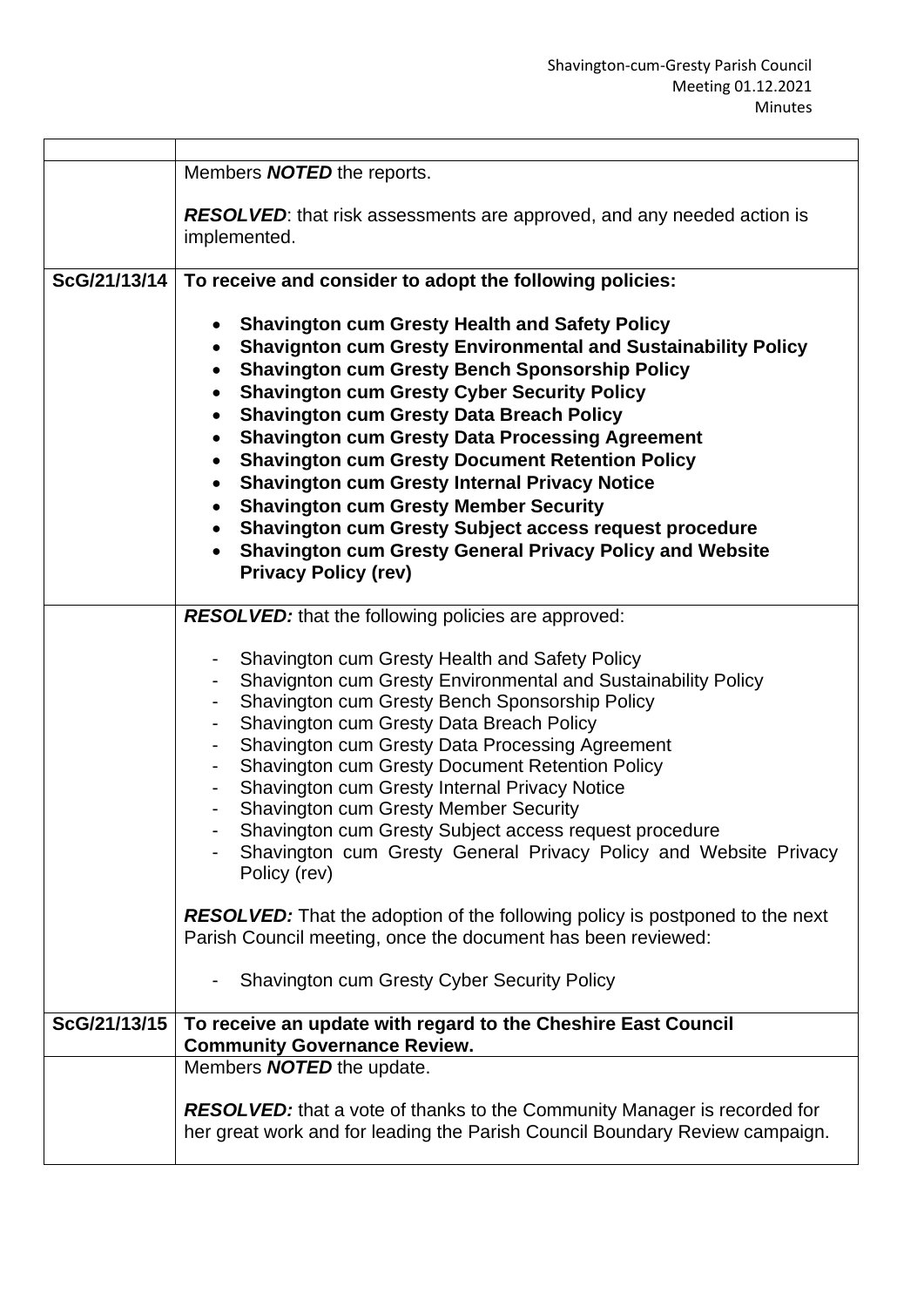| ScG/21/13/16 | To consider a proposal to sponsor the maintenance costs of n.2<br>defibrillators in the Parish                                     |
|--------------|------------------------------------------------------------------------------------------------------------------------------------|
|              | Members <b>NOTED</b> the report.                                                                                                   |
|              |                                                                                                                                    |
|              | <b>RESOLVED:</b> that the services is sponsored with a budget of                                                                   |
|              | up to £200 (Cost centre: Grant - cost code: Small Grants Scheme) with the                                                          |
|              | caveat that the two defibrillators are kept in the Parish for at least 24 months.                                                  |
|              |                                                                                                                                    |
| ScG/21/13/17 | To consider to review the current Financial Regulation                                                                             |
|              |                                                                                                                                    |
|              | And to consider to review the bank arrangements and to add the<br>Community Manager as new signatory/authorised user to the Parish |
|              | <b>Council and Village Hall Bank account.</b>                                                                                      |
|              |                                                                                                                                    |
|              | Members <b>NOTED</b> the report from the Clerk.                                                                                    |
|              |                                                                                                                                    |
|              | <b>RESOLVED:</b> that the Finance Committee is asked to review the DRAFT Finance                                                   |
|              | Regulation and to make a recommendation to Full Council for adoption.                                                              |
|              | <b>RESOLVED:</b> that the bank arrangement is reviewed, and that the Community                                                     |
|              | Manger is added as new signatory/authorised user to the Parish Council and                                                         |
|              | Village Hall Bank Account.                                                                                                         |
|              |                                                                                                                                    |
| ScG/21/13/18 | To consider making a response to the following planning applications                                                               |
|              | a. Application: 21/5722N                                                                                                           |
|              | <b>Proposal:</b> High Speed Rail (West Midlands-Crewe) Act 2021, pursuant                                                          |
|              | to Schedule 17 Part 1, Paragraph 6 Conditions relating to                                                                          |
|              | Road Transport, of the Phase 2a Act.                                                                                               |
|              | Location: HS2 Phase 2a lorry routes relating to Community Area 5 for                                                               |
|              | authorised sites                                                                                                                   |
|              | <b>National Grid Ref: 370696 352714</b>                                                                                            |
|              | <b>RESOLVED:</b> No comments.                                                                                                      |
|              |                                                                                                                                    |
| ScG/21/13/19 | To consider making responses to any urgent planning application                                                                    |
|              | consultations that have arisen since this agenda was published                                                                     |
|              |                                                                                                                                    |
|              | a. Application 21/5976D                                                                                                            |
|              | <b>Proposal:</b> Discharge of conditions 8, 19, 21, 26, and 30 of app<br>14/0378N - Outline planning application for B2 (general   |
|              | industry) and B8 (storage and distribution) comprising                                                                             |
|              | 1,042,500 sq ft with ancillary offices and maximum storey                                                                          |
|              | height of 18m, and associated works including construction of                                                                      |
|              | new spine road with access from Crewe Road and A500,                                                                               |
|              | creation of footpaths, drainage including formation of swales,                                                                     |
|              | foul pumping station, substation, earthworks to form                                                                               |
|              | landscaped bunds and landscaping.                                                                                                  |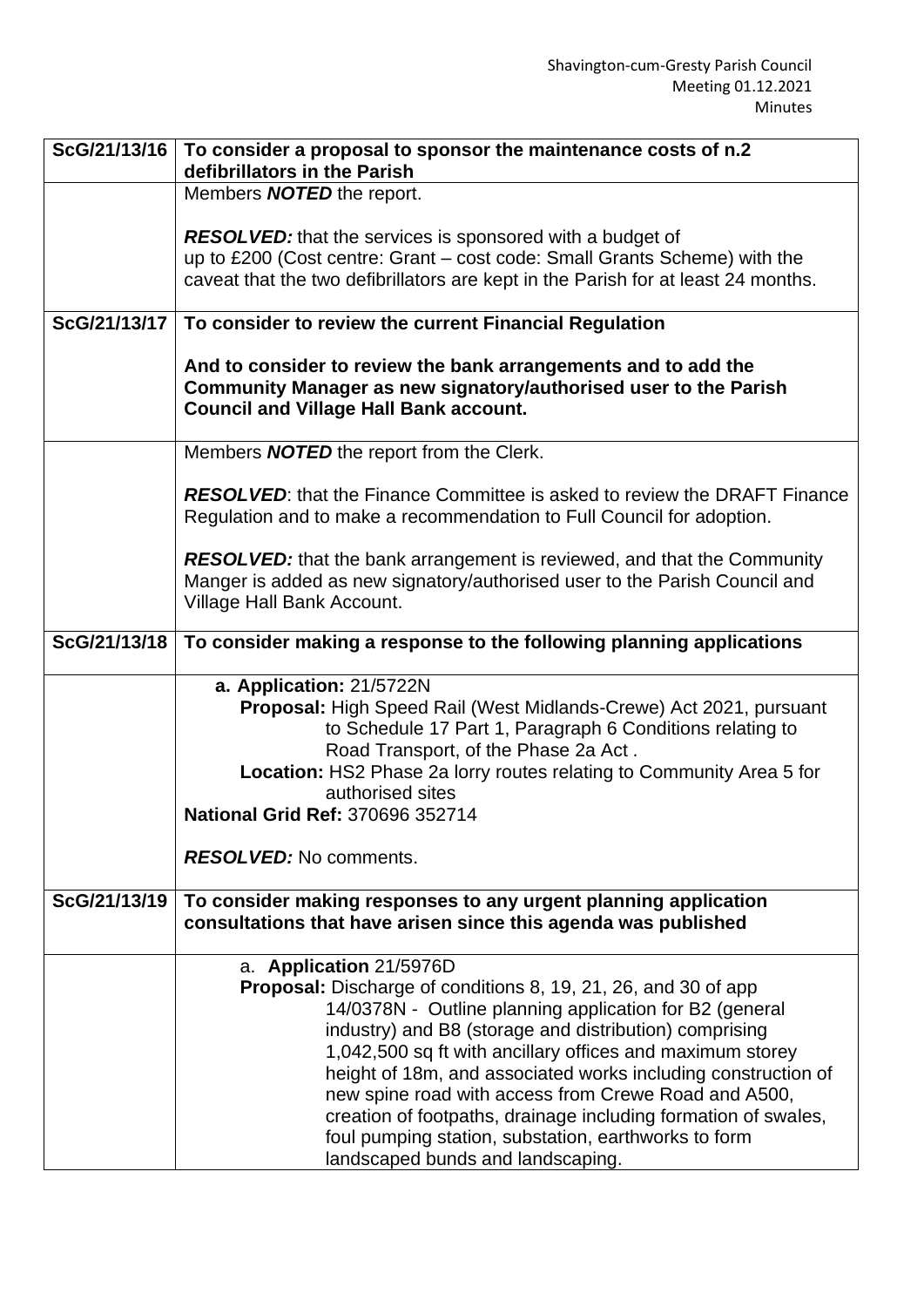٦

|              | Location: BASFORD WEST DEVELOPMENT SITE, JACK MILLS<br>WAY, SHAVINGTON, CHESHIRE<br>National Grid Ref: 371171.5604 352998.4234                                                                                                                                                                                                                                                                             |
|--------------|------------------------------------------------------------------------------------------------------------------------------------------------------------------------------------------------------------------------------------------------------------------------------------------------------------------------------------------------------------------------------------------------------------|
|              | RESOLVED: that Cheshire East Council should review the plan to ensure<br>adequate parking provision for cars and other vehicles is provided in the wider site<br>(ownership of land of the applicant), and that provision for vehicles overnight<br>parking is compliant with Cheshire East Local Plan.                                                                                                    |
|              | <b>RESOLVED:</b> That a recommendation is made to the E&R Committee to discuss<br>lorry issue in the Village and report any concerns to Cheshire East Council and<br>Highways.                                                                                                                                                                                                                             |
|              | b. Application 21/5986N<br><b>Proposal:</b> Two-storey side extension with a pitched front and flat roofed<br>rear dormer.<br>Location: 21, ASHCROFT AVENUE, SHAVINGTON, CW2 5HW<br>National Grid Ref: 369995.9584 351404.4803                                                                                                                                                                             |
|              | <b>RESOLVED:</b> No comments.                                                                                                                                                                                                                                                                                                                                                                              |
|              | a. Application: 20/0604N<br><b>Proposal:</b> New street naming<br>Address: ELEPHANT AND CASTLE INN, 289, NEWCASTLE<br><b>ROAD, SHAVINGTON</b>                                                                                                                                                                                                                                                              |
|              | <b>RESOLVED:</b> that the roads are named after two councillors who lived by this<br>development, Alice Willacey and Cllr Barbara Teale.                                                                                                                                                                                                                                                                   |
| ScG/21/13/20 | To note an update with regards to 140, Main Road and to consider to submit<br>the Cheshire East Council Asset Transfer Enquiry form to start the Asset<br>Transfer process <sup>1</sup>                                                                                                                                                                                                                    |
|              | Members <b>NOTED</b> the report.                                                                                                                                                                                                                                                                                                                                                                           |
|              | <b>RESOLVED:</b> that the Clerk is instructed to submit the Asset Transfer Enquiry form<br>to Cheshire East for 140 Main Road, Shavington. And that the DRAFT project<br>described in the report circulated is approved in principle. That the Clerk is<br>authorised to work in partnership with YMCA Crewe to better explore and design<br>the business plan and project feasibility and sustainability. |
| ScG/21/13/21 | To receive and consider an update with regards to the Ground<br><b>Maintenance</b>                                                                                                                                                                                                                                                                                                                         |
|              | The Clerk updated Members with regards to the "emergency"<br>ground<br>maintenance work undertaken before the Remembrance Service.                                                                                                                                                                                                                                                                         |

<sup>&</sup>lt;sup>1</sup> Cllr Hancock left 2040hrs

**F**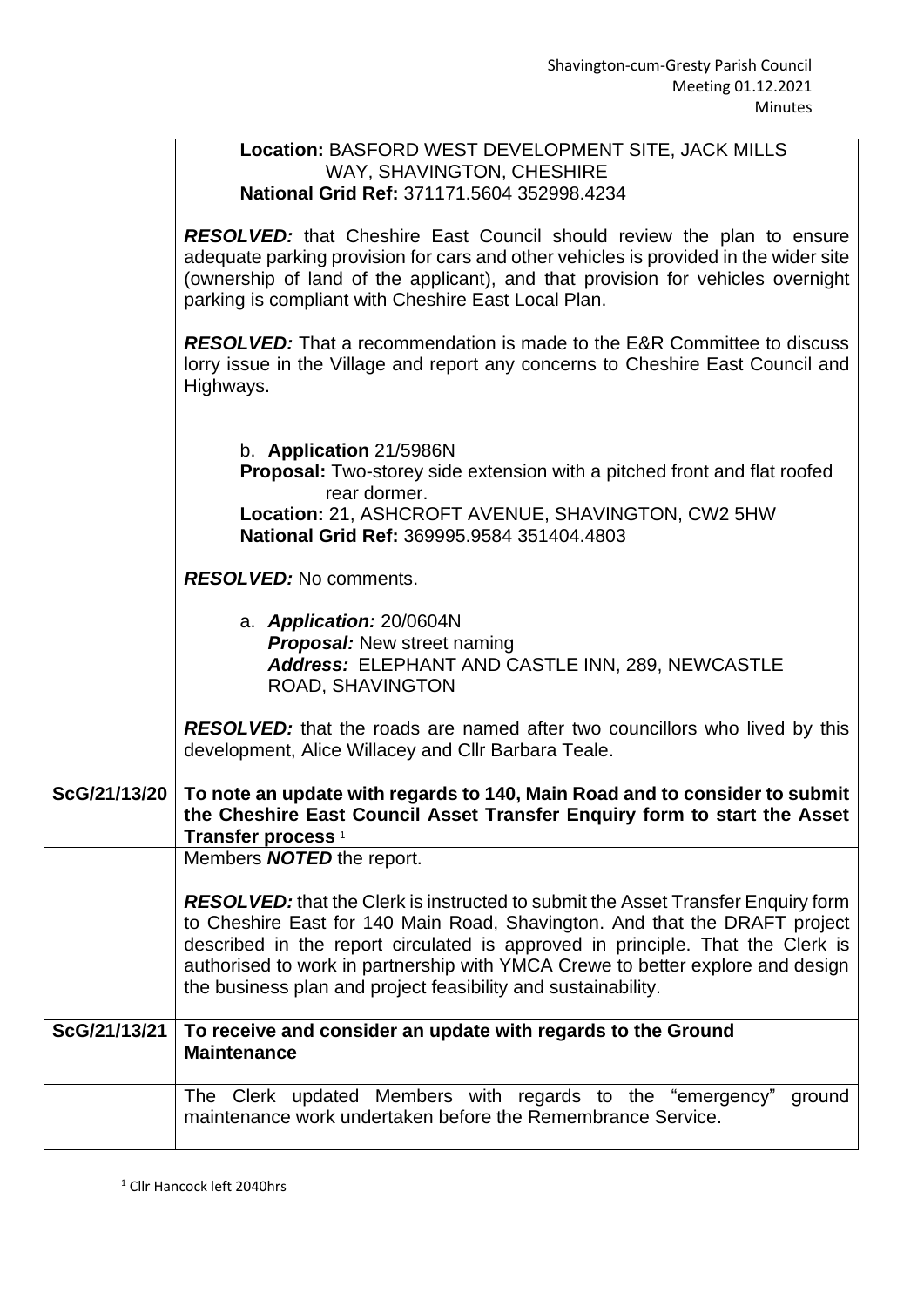|              | Members <b>NOTED</b> the report.                                                                                                                                                                                                    |
|--------------|-------------------------------------------------------------------------------------------------------------------------------------------------------------------------------------------------------------------------------------|
|              | <b>RESOLVED:</b> that the Clerk is instructed to look only for quotes for the full<br>ground maintenance service, and not to split the service into sub-services.                                                                   |
| ScG/21/13/22 | To consider granting a sponsorship to Shavington Primary School for the<br>use of the car park                                                                                                                                      |
|              | Members <b>NOTED</b> the report.                                                                                                                                                                                                    |
|              | <b>RESOLVED:</b> that members of the public are excluded from the meeting on the<br>ground of confidentiality and sensitivity of the item.                                                                                          |
|              | <b>RESOLVED:</b> that the Clerk is instructed to grant an offer of £5,500 to Shavington<br>Primary School to allow community to access to the car park without restriction for<br>the period April 2022- April 2023                 |
|              | <b>RESOLVED:</b> that the members of the public are readmitted to the meeting.                                                                                                                                                      |
| ScG/21/13/23 | To consider recommendations for the budget setting 2022/23 from the<br><b>following Committees:</b>                                                                                                                                 |
|              | a. Village Hall Committee<br>b. Environment and Engagement Committee<br>c. Finance Committee                                                                                                                                        |
|              | And to consider to approve the Parish Council budget for the<br>forthcoming financial year and the precept request for 2022/23                                                                                                      |
|              | Members <b>NOTED</b> the update.                                                                                                                                                                                                    |
|              | <b>RESOLVED:</b> that the Parish Council budget 2022/23 is approved with the<br>following amendments:                                                                                                                               |
|              | Staff salary £52,250<br>Pension contribution £12,000<br>Tax & NI £5,000                                                                                                                                                             |
|              | General Parish Council design £3,500<br>Defibrillator and Kiosk £800                                                                                                                                                                |
|              | <b>RESOLVED:</b> That the Parish Council budget 2022/23 is approved £239,337.50                                                                                                                                                     |
|              | <b>RESOLVED:</b> that the precept request for 2022/23 is set to £161,154.00 and that<br>the Clerk is instructed to submit the Precept Request Form to Cheshire East<br>Council request on behalf of the Parish Council accordingly. |
| ScG/21/13/24 | To consider to review Committee Membership 2021/22                                                                                                                                                                                  |
|              | Members <b>NOTED</b> the update.                                                                                                                                                                                                    |
|              | <b>RESOLVED:</b> that Cllr B Gibbs is added to the Finance Committee                                                                                                                                                                |